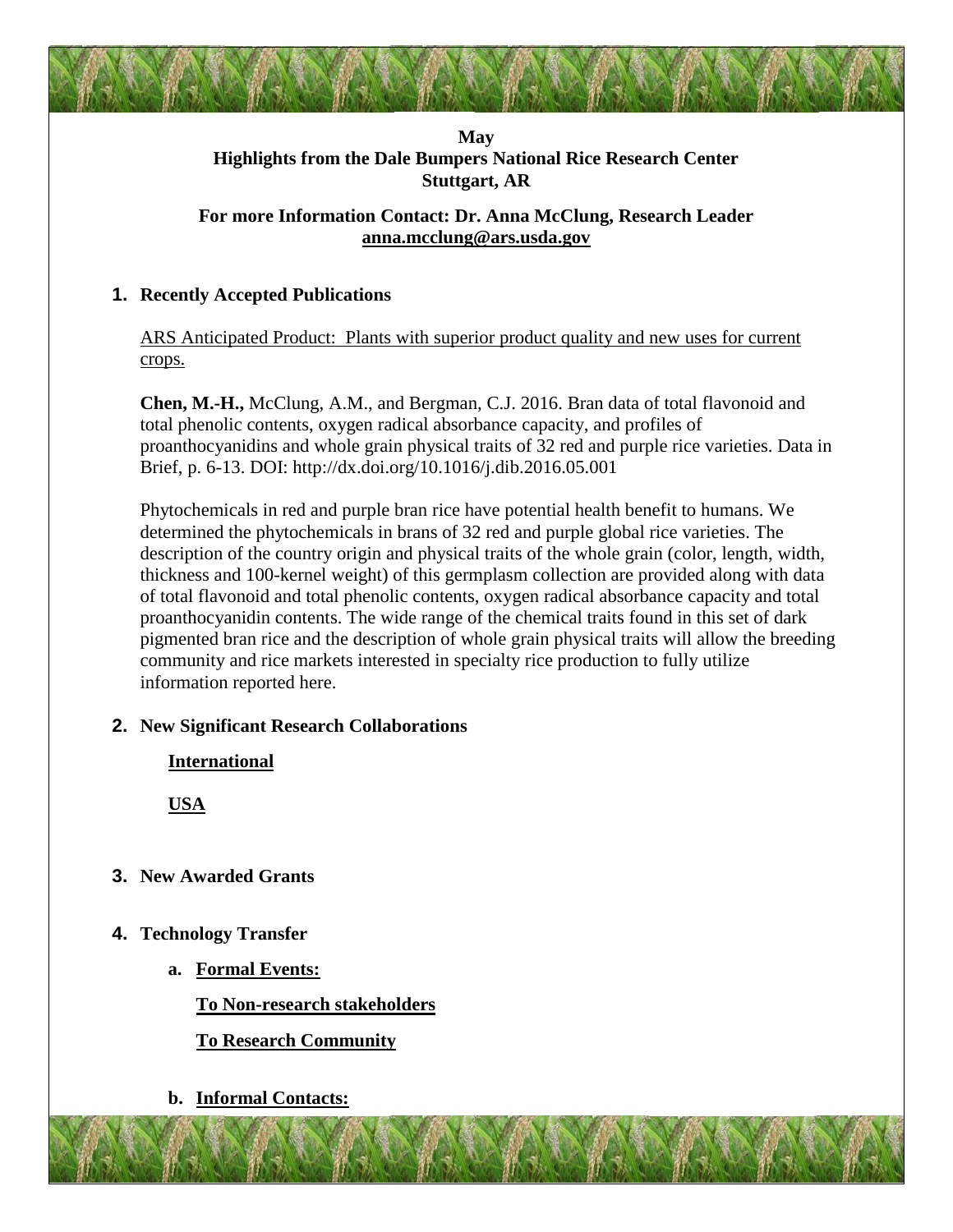May 5, Dr. Anna McClung met with a seedman from Northeast Arkansas interested in specialty rice varieties for specific ethnic market. Different rice varieties were cooked and tasted to show the wide range of qualities that are available.

May 18, Dr. Anna McClung provided a tour of the DBNRRC center and overview of research conducted at the center to The University of Arkansas Chancellor Joe Steinmetz and associated staff.

May 23, Dr. Anna McClung provided information and research contacts for a scientist at Jain University in India on methodologies for assessing volatile compounds in rice.

May 26, 2016, Six European Union visitors involved in agricultural policy in Austria, Bulgaria, Czech Republic, Sweden, Bosnia/Herzegovina, and Serbia visited the DBNRRC in Stuttgart, AR. The group is participating in the International Visitor Leadership Program sponsored by the US State Department and were led by Kent Moorhead (Dept. State). The purpose of the training program is to expose the visitors to how federal, regional and local programs for agricultural research, inspection, trade promotion and resource conservation help ensure U.S. agricultural competitiveness in the global marketplace. Dr. Anna McClung presented an overview of research at the center and issues facing rice producers in the USA. They met directly with Dr. Ming-Hsuan Chen on rice nutritional quality, Dr. David Gealy regarding weed management, Dr. Yulin Jia on rice disease control, and Dr. Jeremy Edwards on use of genomic information to enhance rice breeding.

May 27, Dr. Ming-Hsuan Chen provided a protocol to a breeder how to conduct a quick colorimetric method detecting waxy rice from other type of rice.

May 31, Dr. Shannon Pinson conferred with a scientist with Bayer BioScience Pvt. Ltd in India as to how to select rice breeding progeny for kernel fissure resistance.

#### **c. New MTAs**

#### **d. Germplasm Exchanged:**

During May, 1,218 rice accessions from the Genetics Stocks *Oryza* (GSOR) collection were distributed to researchers in the US and Belgium.

#### **5. Educational Outreach**

On May 5, Research Plant Pathologist Dr. Yulin Jia became a mentor in the 2016 Federal Asian Pacific American Council (FAPAC) Career Development Mentoring Program. The